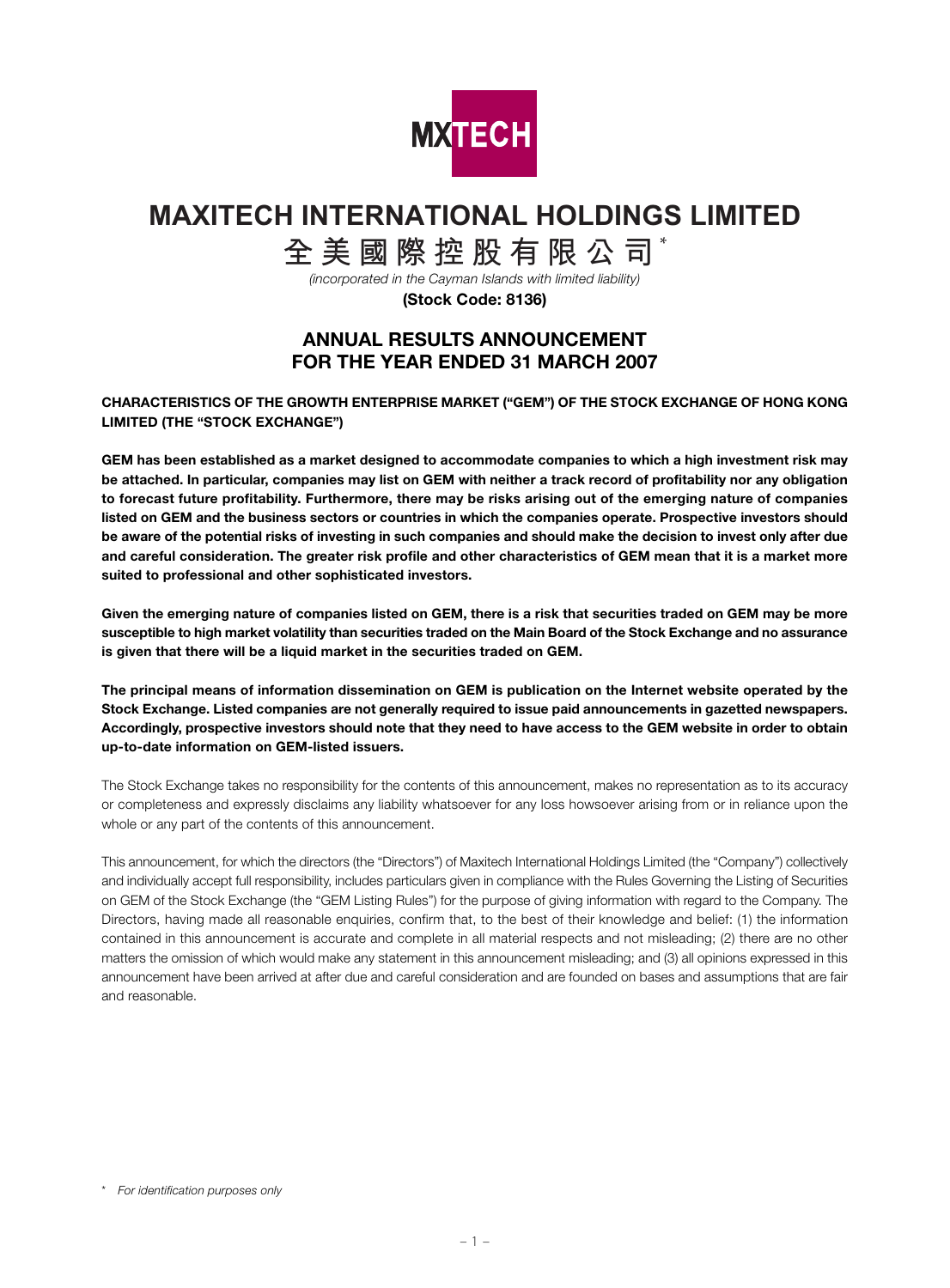# **FINANCIAL RESULTS**

The board of directors (the "Board") of the Company herein present the audited consolidated results of the Company and its subsidiaries (collectively referred to as the "Group") for the year ended 31 March 2007 together with the comparative figures for the previous year as follows:

# **CONSOLIDATED INCOME STATEMENT**

*For the year ended 31 March 2007*

|                                                                          |                | 2007            | 2006           |
|--------------------------------------------------------------------------|----------------|-----------------|----------------|
|                                                                          | Notes          | <b>HK\$'000</b> | HK\$'000       |
| Revenue                                                                  | 4              | 89,939          | 70,913         |
| Cost of sales                                                            |                | (62, 467)       | (38, 576)      |
| <b>Gross profit</b>                                                      |                | 27,472          | 32,337         |
| Other revenue                                                            | $\overline{4}$ | 1,267           | 2,179          |
| Selling and distribution expenses                                        |                | (19, 193)       | (23,031)       |
| Administrative expenses                                                  |                | (20, 688)       | (16, 277)      |
| Operating loss                                                           | 5              | (11, 142)       | (4, 792)       |
| Finance costs                                                            | 6              | (53)            | (508)          |
| Loss before income tax                                                   |                | (11, 195)       | (5,300)        |
| Income tax expense                                                       | $\overline{7}$ | (458)           | (100)          |
| Loss for the year                                                        |                | (11, 653)       | (5,400)        |
| Attributable to:                                                         |                |                 |                |
| Equity holders of the Company                                            |                | (11, 653)       | (5,359)        |
| Minority interests                                                       |                |                 | (41)           |
| Loss for the year                                                        |                | (11, 653)       | (5,400)        |
| <b>Dividends</b>                                                         | 8              |                 |                |
| Loss per share for loss attributable to equity holders of<br>the Company |                |                 |                |
| <b>Basic</b>                                                             | 9              | (HK 0.7 cents)  | (HK 0.4 cents) |
| <b>Diluted</b>                                                           | 9              | N/A             | N/A            |
|                                                                          |                |                 |                |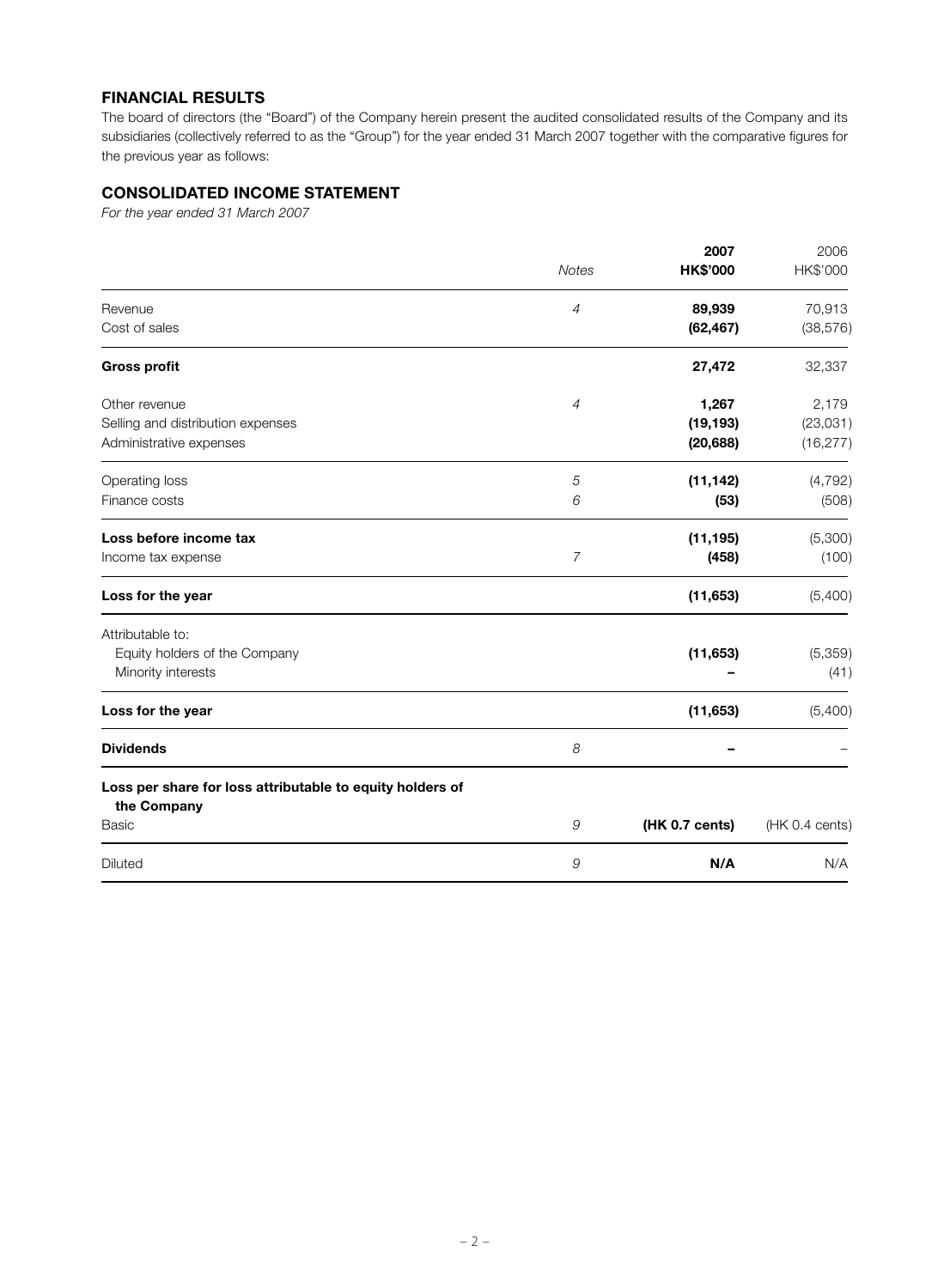# **CONSOLIDATED BALANCE SHEET**

*As at 31 March 2007*

|                                                       |              | 2007            | 2006     |
|-------------------------------------------------------|--------------|-----------------|----------|
|                                                       | <b>Notes</b> | <b>HK\$'000</b> | HK\$'000 |
| <b>ASSETS AND LIABILITIES</b>                         |              |                 |          |
| <b>Non-current assets</b>                             |              |                 |          |
| Property, plant and equipment                         |              | 621             | 1,210    |
| Goodwill                                              | 10           | 3,555           |          |
| Rental and sundry deposits                            |              | 411             | 2,132    |
|                                                       |              | 4,587           | 3,342    |
| <b>Current assets</b>                                 |              |                 |          |
| Inventories                                           |              | 1,693           | 1,788    |
| Trade receivables                                     | 11           | 7,665           | 3,521    |
| Prepayments, deposits and other receivables           |              | 9,634           | 1,876    |
| Amount due from a minority shareholder                |              |                 | 360      |
| Financial assets at fair value through profit or loss |              | 245             |          |
| Taxes refundable                                      |              |                 | 2        |
| Cash and cash equivalents                             |              | 23,141          | 3,962    |
|                                                       |              | 42,378          | 11,509   |
| <b>Current liabilities</b>                            |              |                 |          |
| Trade payables                                        | 12           | 7,820           | 3,680    |
| Accrued expenses and other payables                   |              | 3,340           | 1,279    |
| Taxes payable                                         |              | 498             | 131      |
| Amount due to a shareholder                           |              |                 | 453      |
| Bank borrowings                                       |              |                 | 377      |
| Other borrowings                                      |              | 83              | 500      |
|                                                       |              | 11,741          | 6,420    |
| <b>Net current assets</b>                             |              | 30,637          | 5,089    |
| Total assets less current liabilities                 |              | 35,224          | 8,431    |
| <b>Non-current liabilities</b>                        |              |                 |          |
| Other borrowings                                      |              | 500             | 83       |
|                                                       |              | 500             | 83       |
|                                                       |              |                 |          |
| <b>Net assets</b>                                     |              | 34,724          | 8,348    |
| <b>EQUITY</b>                                         |              |                 |          |
| Equity attributable to equity holders of the Company  |              |                 |          |
| Share capital                                         | 13           | 18,000          | 4,605    |
| Reserves                                              |              | 16,724          | 3,663    |
|                                                       |              | 34,724          | 8,268    |
| <b>Minority interests</b>                             |              |                 | 80       |
| <b>Total equity</b>                                   |              | 34,724          | 8,348    |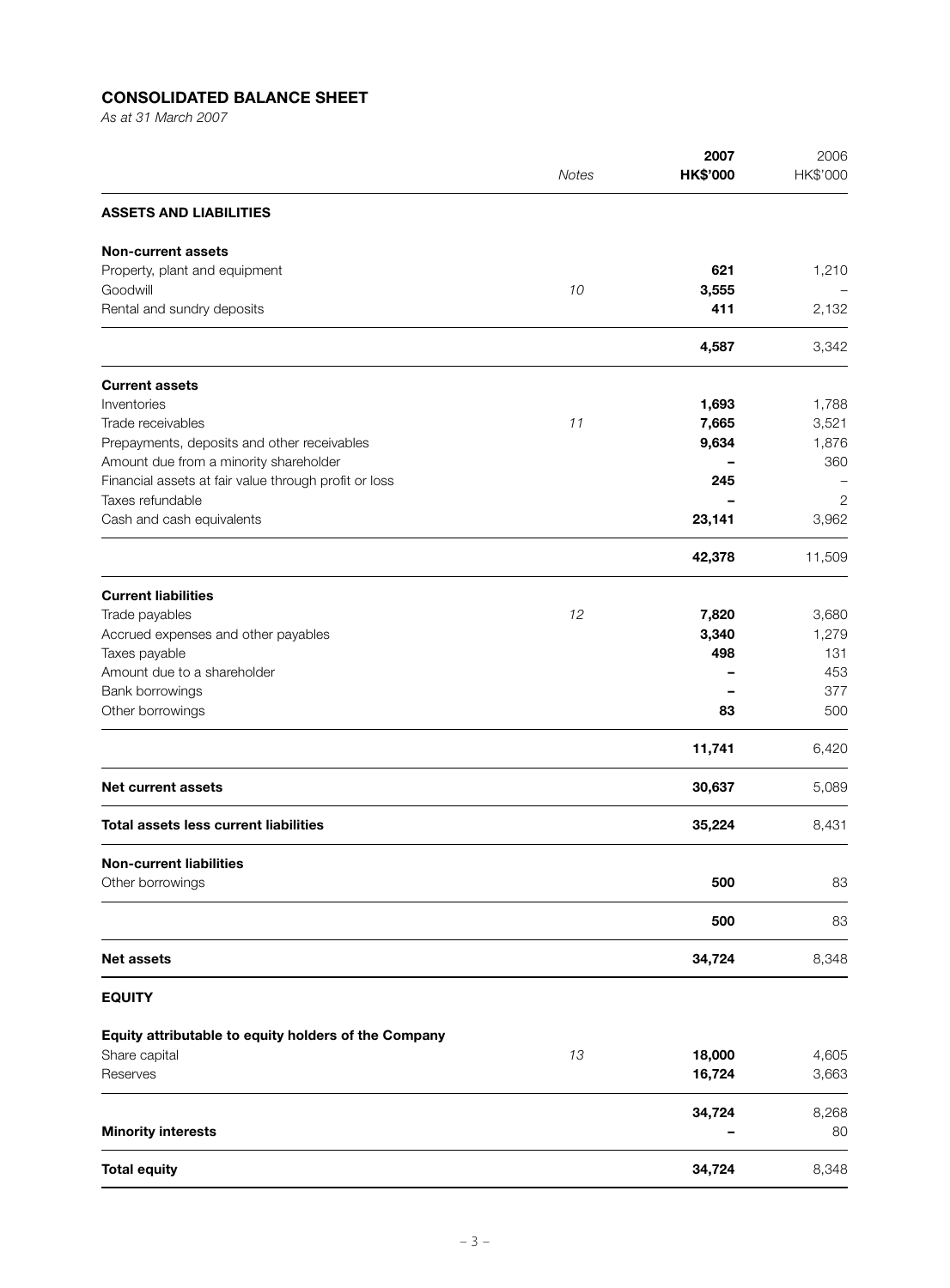# **CONSOLIDATED STATEMENT OF CHANGES IN EQUITY**

*For the year ended 31 March 2007*

|                                                                                    |                                     |                                | Equity attributable to<br>equity holders of the Company |                                   |                          |                                          |                                    |
|------------------------------------------------------------------------------------|-------------------------------------|--------------------------------|---------------------------------------------------------|-----------------------------------|--------------------------|------------------------------------------|------------------------------------|
|                                                                                    |                                     | Share                          | Share-<br>based                                         |                                   |                          |                                          |                                    |
|                                                                                    | <b>Share</b><br>capital<br>HK\$'000 | premium<br>account<br>HK\$'000 | payment<br>reserve<br>HK\$'000                          | Accumulated<br>losses<br>HK\$'000 | <b>Total</b><br>HK\$'000 | <b>Minority</b><br>interests<br>HK\$'000 | <b>Total</b><br>equity<br>HK\$'000 |
| At 1 April 2005<br>Loss for the year                                               | 4,000                               | 13,703                         |                                                         | (5,896)<br>(5,359)                | 11,807<br>(5,359)        | 121<br>(41)                              | 11,928<br>(5,400)                  |
| Total recognised income and<br>expense for the year                                |                                     |                                |                                                         | (5,359)                           | (5,359)                  | (41)                                     | (5,400)                            |
| Issue of new shares<br>Issuing cost                                                | 605                                 | 1,392<br>(177)                 |                                                         |                                   | 1,997<br>(177)           |                                          | 1,997<br>(177)                     |
| At 31 March 2006 and 1 April 2006<br>Loss for the year                             | 4,605                               | 14,918                         |                                                         | (11, 255)<br>(11, 653)            | 8,268<br>(11, 653)       | 80                                       | 8,348<br>(11,653)                  |
| Total recognised income and<br>expense for the year                                |                                     |                                | $\qquad \qquad -$                                       | (11, 653)                         | (11, 653)                |                                          | (11, 653)                          |
| Issue of new shares<br>Issuing cost<br>Disposal of a subsidiary                    | 13,014                              | 15,067<br>(1,777)              |                                                         |                                   | 28,081<br>(1, 777)       | (80)                                     | 28,081<br>(1,777)<br>(80)          |
| Recognition of share option<br>benefits at fair value<br>Exercise of share options | 381                                 | 11,424                         | 5,595<br>(5, 595)                                       |                                   | 5,595<br>6,210           |                                          | 5,595<br>6,210                     |
| At 31 March 2007                                                                   | 18,000                              | 39,632                         |                                                         | (22,908)                          | 34,724                   |                                          | 34,724                             |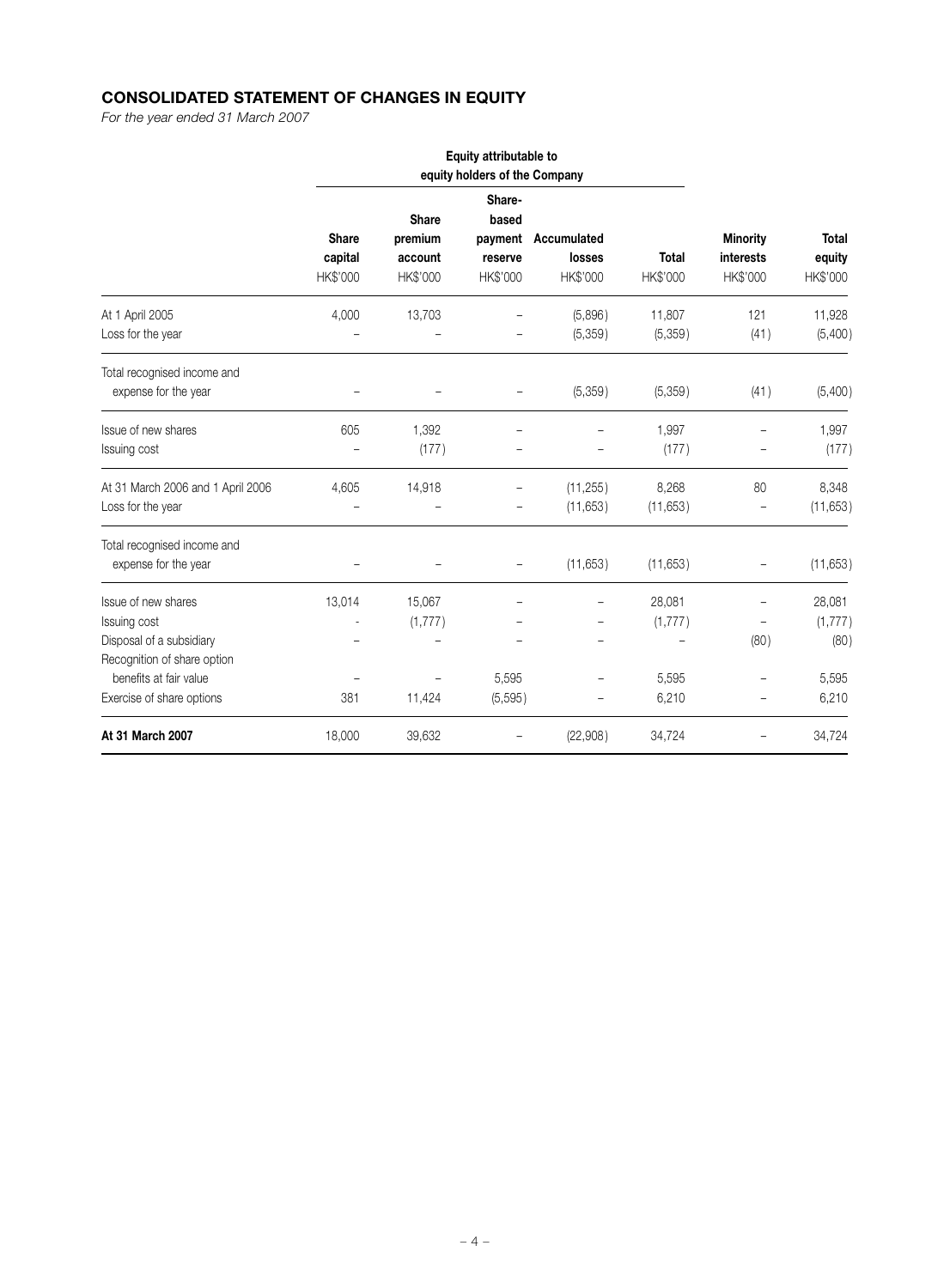## **NOTES TO FINANCIAL STATEMENTS:**

#### **1. GENERAL INFORMATION**

Maxitech International Holdings Limited (the "Company") was incorporated in the Cayman Islands on 10 January 2002 as an exempted company with limited liability under the Companies Law (2001 Second Revision) of the Cayman Islands. The address of its registered office is Cricket Square, Hutchins Drive, P.O. Box 2681GT, Grand Cayman KY1-1111, Cayman Islands and its principal place of business is Unit 1209, 12th Floor, Silvercord Tower 2, 30 Canton Road, Tsim Sha Tsui, Hong Kong. The Company's shares are listed on The Growth Enterprise Market ("GEM") of The Stock Exchange of Hong Kong Limited (the "Stock Exchange").

Pursuant to a special resolution passed on 17 January 2007 at an extraordinary general meeting, the Company's name was changed from FX Creations International Holdings Limited to Maxitech International Holdings Limited.

The principal activity of the Company is investment holding. The subsidiaries (together with the Company referred to as the "Group") are principally engaged in the retail and wholesale of bags and accessories and the trading of recycled computers.

The final results have been prepared in accordance with Hong Kong Financial Reporting Standards ("HKFRSs") which collective term includes all applicable individual Hong Kong Financial Reporting Standards, Hong Kong Accounting Standards ("HKAS") and Interpretations issued by the Hong Kong Institute of Certified Public Accountants. The financial statements also include the applicable disclosure requirements of the Hong Kong Companies Ordinance and the Rules Governing the Listing of Securities on the GEM of the Stock Exchange.

#### **2. ADOPTION OF NEW OR AMENDED HKFRSs**

From 1 April 2006, the Group has adopted all the new and amended HKFRSs which are first effective on 1 April 2006 and relevant to the Group. The adoption of these new and amended HKFRSs did not result in significant changes to the Group's accounting policies. The specific transitional provisions contained in some of these new or amended HKFRSs have been considered.

## **New or amended HKFRSs that have been issued but are not yet effective**

The Group has not early adopted the following HKFRSs that have been issued but are not yet effective. The directors of the Company are currently assessing the impact of these HKFRSs but are not yet in a position to state whether they would have material financial impact on the Group's financial statements.

| HKAS 1 (Amendment)          | Capital Disclosures <sup>1</sup>                        |
|-----------------------------|---------------------------------------------------------|
| <b>HKFRS 7</b>              | Financial Instruments - Disclosures <sup>1</sup>        |
| <b>HKFRS 8</b>              | Operating segments <sup>2</sup>                         |
| HK(IFRIC)-Interpretation 8  | Scope of HKFRS 2 <sup>3</sup>                           |
| HK(IFRIC)-Interpretation 9  | Reassessment of Embedded Derivatives <sup>4</sup>       |
| HK(IFRIC)-Interpretation 10 | Interim Financial Reporting and Impairment <sup>5</sup> |
| HK(IFRIC)-Interpretation 11 | Group and Treasury Share Transactions <sup>6</sup>      |
| HK(IFRIC)-Interpretation 12 | Service Concession Arrangements <sup>7</sup>            |

#### *Notes:*

- <sup>1</sup> Effective for annual periods beginning on or after 1 January 2007
- <sup>2</sup> Effective for annual periods beginning on or after 1 January 2009
- <sup>3</sup> Effective for annual periods beginning on or after 1 May 2006
- <sup>4</sup> Effective for annual periods beginning on or after 1 June 2006
- <sup>5</sup> Effective for annual periods beginning on or after 1 November 2006
- <sup>6</sup> Effective for annual periods beginning on or after 1 March 2007
- Effective for annual periods beginning on or after 1 January 2008

## **3. SEGMENT INFORMATION**

## **Primary reporting format – business segments**

The Group's operating businesses are structured and managed separately according to the nature of their operations and the products and services they provide. Each of the Group's business segments represents a strategic business unit that offers products and services which are subject to risks and returns that are different from those of the other business segments. Details of the business segments are summarised as follows:

- (a) the retail segment represents the selling of bags and accessories via retail shops and department store counters;
- (b) the wholesale segment represents the selling of bags and accessories via overseas agents and distributors;
- (c) the trading segment represents the trading of recycled computers; and
- (d) the corporate segment represents investment holding.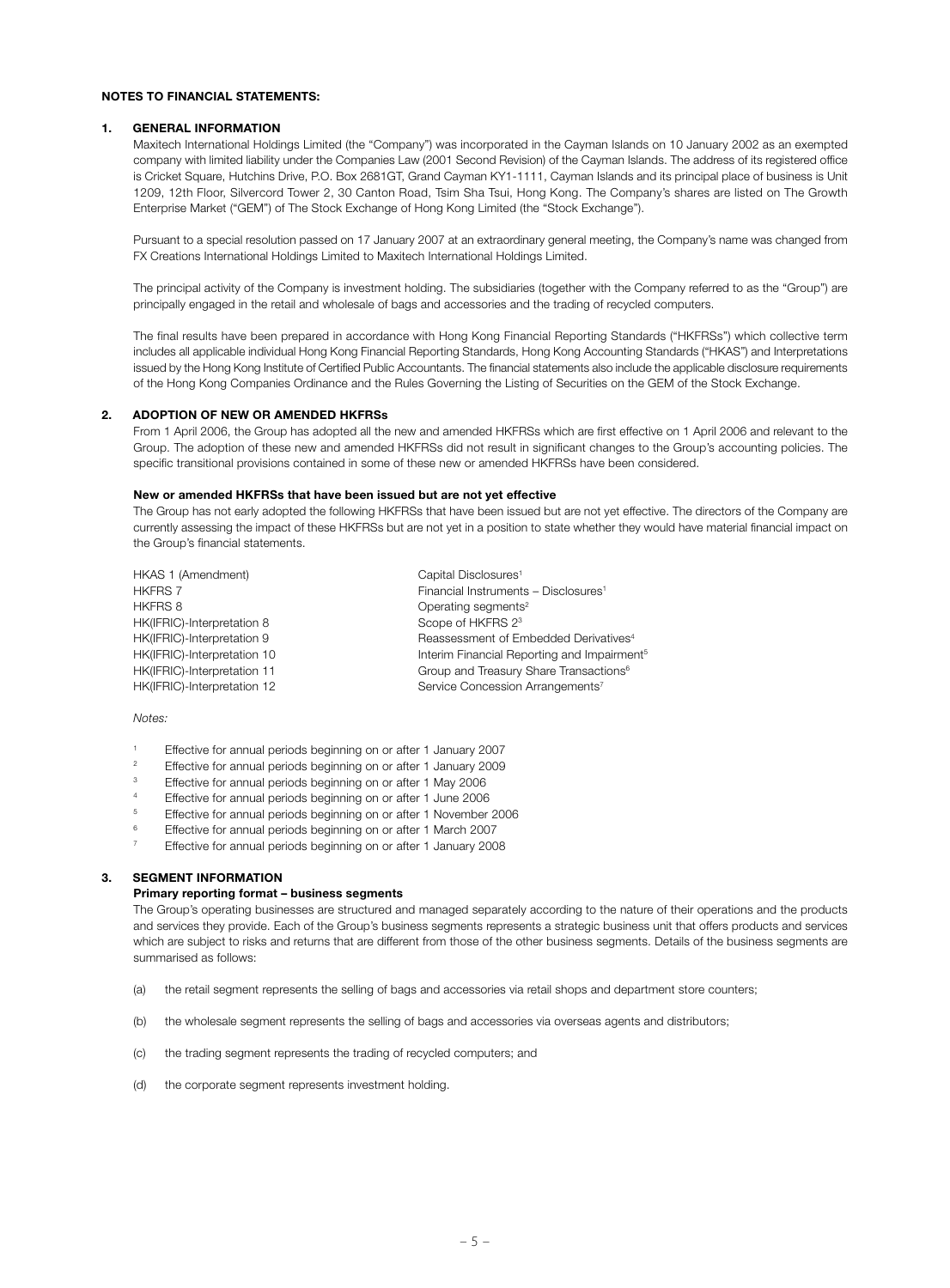|                                                                    |                  | Retail                          |                         | Wholesale        |                  | <b>Trading</b>   | Corporate                |                          | Consolidated            |                   |
|--------------------------------------------------------------------|------------------|---------------------------------|-------------------------|------------------|------------------|------------------|--------------------------|--------------------------|-------------------------|-------------------|
|                                                                    | 2007<br>HK\$'000 | 2006<br>HK\$'000                | 2007<br><b>HK\$'000</b> | 2006<br>HK\$'000 | 2007<br>HK\$'000 | 2006<br>HK\$'000 | 2007<br>HK\$'000         | 2006<br>HK\$'000         | 2007<br>HK\$'000        | 2006<br>HK\$'000  |
| Segment revenue:<br>Sales to external customers                    | 34,238           | 39,715                          | 17,865                  | 31,198           | 37,836           |                  |                          | ÷                        | 89,939                  | 70,913            |
| Segment results                                                    | (432)            | 3,761                           | 1,199                   | 1,219            | (2,062)          |                  | $\overline{\phantom{0}}$ | $\overline{\phantom{a}}$ | (1, 295)                | 4,980             |
| Unallocated costs                                                  |                  |                                 |                         |                  |                  |                  |                          |                          | (9, 847)                | (9, 772)          |
| Operating loss<br>Finance costs                                    |                  |                                 |                         |                  |                  |                  |                          |                          | (11, 142)<br>(53)       | (4, 792)<br>(508) |
| Loss before income tax<br>Income tax                               |                  |                                 |                         |                  |                  |                  |                          |                          | (11, 195)<br>(458)      | (5,300)<br>(100)  |
| Loss for the year                                                  |                  |                                 |                         |                  |                  |                  |                          |                          | (11, 653)               | (5,400)           |
| Assets<br>Segment assets<br>Unallocated assets                     | 3,694            | 4,172                           | 2,445                   | 4,806            | 7,899            |                  | 245                      |                          | 14,283<br>32,682        | 8,978<br>5,873    |
| Total assets                                                       |                  |                                 |                         |                  |                  |                  | $\overline{\phantom{0}}$ |                          | 46,965                  | 14,851            |
| Liabilities<br>Segment liabilities<br>Unallocated liabilities      | 3,019            | 3,577                           | 2,126                   | 103              | 3,692            |                  |                          |                          | 8,837<br>3,404          | 3,680<br>2,823    |
| <b>Total liabilities</b>                                           |                  |                                 |                         |                  |                  |                  |                          |                          | 12,241                  | 6,503             |
| Other segment information:<br>Depreciation<br>Unallocated          | 355<br>۳         | 644<br>$\overline{\phantom{0}}$ |                         | 962              | 8                |                  |                          |                          | 363<br>371              | 1,606<br>131      |
|                                                                    |                  |                                 |                         |                  |                  |                  |                          |                          | 734                     | 1,737             |
| Capital expenditure<br>Unallocated                                 | 494<br>۰         | 208<br>$\overline{\phantom{0}}$ |                         |                  | 100<br>÷         |                  |                          |                          | 594<br>13               | 208<br>73         |
|                                                                    |                  |                                 |                         |                  |                  |                  |                          |                          | 607                     | 281               |
| Impairment loss on property,<br>plant and equipment<br>Unallocated |                  |                                 |                         |                  |                  |                  |                          |                          | 10                      | 3,500             |
|                                                                    |                  |                                 |                         |                  |                  |                  |                          |                          | 10                      | 3,500             |
| Impairment loss on goodwill<br>Unallocated                         |                  |                                 |                         |                  | 3,067            |                  |                          |                          | 3,067<br>$\blacksquare$ |                   |
|                                                                    |                  |                                 |                         |                  |                  |                  |                          |                          | 3,067                   |                   |

#### **Primary reporting format – geographical segments**

The following table presents revenue, certain assets and expenditure information for the Group's geographical segments.

|                                                                     |                         | Hong Kong, SAR   |                         | PRC (not including<br>Hong Kong, SAR) |                         | <b>Taiwan</b>    |                         | Singapore |                           | Others           |                         | Unallocated      | Consolidated            |                  |
|---------------------------------------------------------------------|-------------------------|------------------|-------------------------|---------------------------------------|-------------------------|------------------|-------------------------|-----------|---------------------------|------------------|-------------------------|------------------|-------------------------|------------------|
|                                                                     | 2007<br><b>HK\$'000</b> | 2006<br>HK\$'000 | 2007<br><b>HK\$'000</b> | 2006<br>HK\$'000                      | 2007<br><b>HK\$'000</b> | 2006<br>HK\$'000 | 2007<br><b>HK\$'000</b> | 2006      | 2007<br>HK\$'000 HK\$'000 | 2006<br>HK\$'000 | 2007<br><b>HK\$'000</b> | 2006<br>HK\$'000 | 2007<br><b>HK\$'000</b> | 2006<br>HK\$'000 |
| Segment revenue:<br>Sales to external customers                     | 67.738                  | 53.664           | 17.243                  | 5,617                                 | 2.176                   | 9.393            | 2.024                   | 744،،     | 758                       | 495              | ۰                       |                  | 89.939                  | 70.913           |
| Other segment information:<br>Segment assets<br>Capital expenditure | 13.169<br>594           | 7.275<br>208     | 1.114<br>-              | 673                                   | ۰                       | 1.030            |                         |           | -                         | 3                | 32,682<br>13            | 5.870<br>73      | 46.965<br>607           | 14.851<br>281    |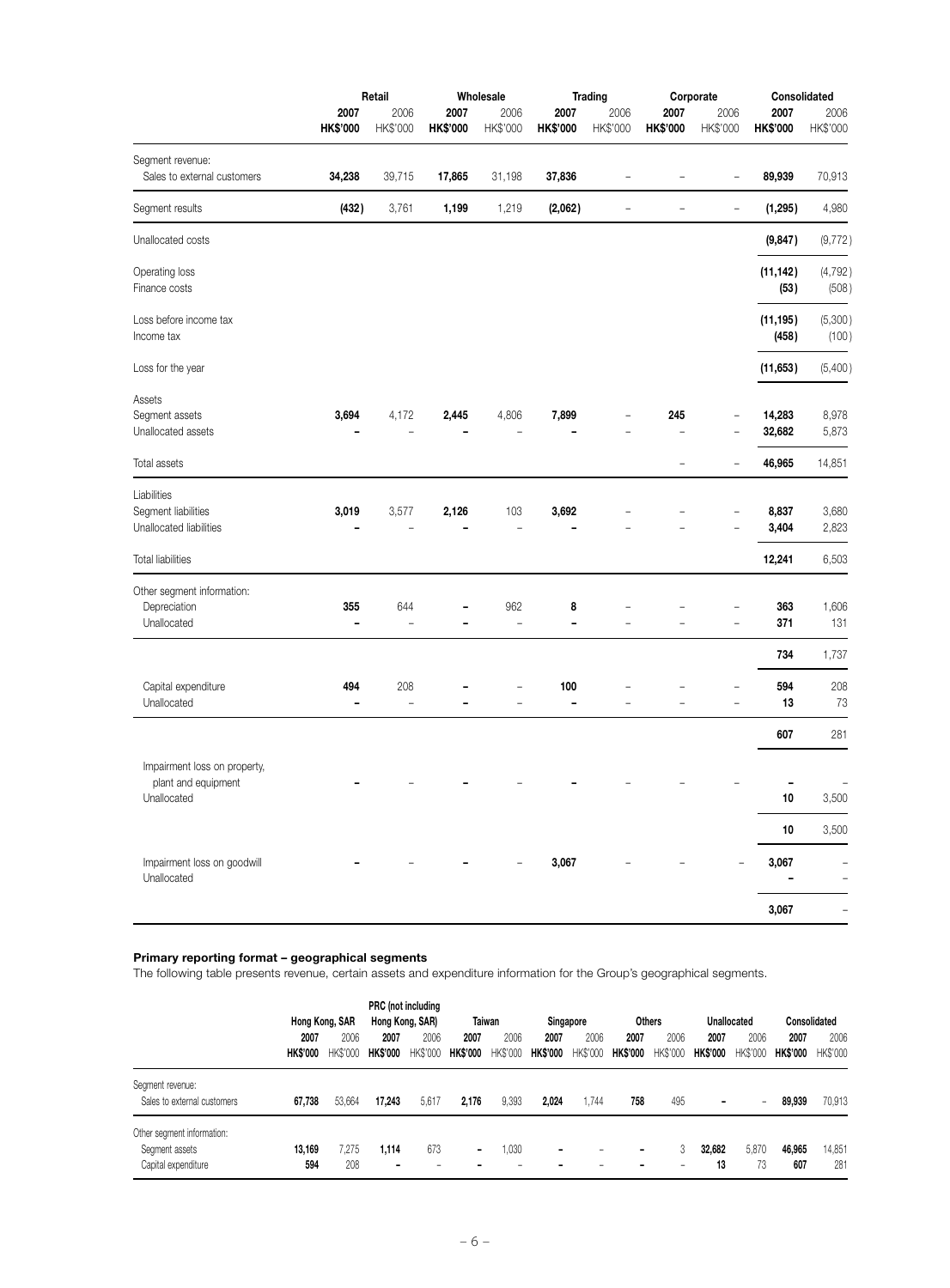## **4. REVENUE AND OTHER REVENUE**

Revenue, which is also the Group's turnover, represents the net invoiced value of goods sold, after allowances for returns and trade discounts. All significant transactions amongst the companies comprising the Group have been eliminated on consolidation. Revenue recognised during the year is as follows:

|                                                                                        | 2007<br><b>HK\$'000</b> | 2006<br>HK\$'000 |
|----------------------------------------------------------------------------------------|-------------------------|------------------|
| Revenue                                                                                |                         |                  |
| Sales                                                                                  | 89,939                  | 70,913           |
| Other revenue                                                                          |                         |                  |
| Interest income                                                                        | 399                     | 152              |
| Management income                                                                      | 600                     | 900              |
| Machinery rental income                                                                |                         | 600              |
| Gain on disposal of property, plant and equipment                                      | 67                      |                  |
| Sundry income                                                                          | 201                     | 527              |
|                                                                                        | 1,267                   | 2,179            |
| Total revenue                                                                          | 91,206                  | 73,092           |
| Operating loss is arrived at after charging and crediting the following:<br>Crediting: |                         |                  |
| Interest income<br>Gain on disposal of property, plant and equipment                   | 399<br>67               | 152              |
| Charging:                                                                              |                         |                  |
| Auditors' remuneration                                                                 | 330                     | 250              |
| Bad debts written off                                                                  | 1,171                   | 1,495            |
| Cost of inventories recognised as expense                                              | 62,467                  | 38,576           |
| Contingent rents                                                                       | 1,471                   | 3,452            |
| Depreciation                                                                           | 734                     | 1,737            |
| Directors' remuneration                                                                | 3,424                   | 909              |
| Exchange losses, net                                                                   | 114                     | 32               |
| Impairment loss on property, plant and equipment                                       | 10                      | 3,500            |
| Impairment loss on goodwill                                                            | 3,067                   |                  |
| Loss on disposal of other investments                                                  |                         | 260              |
| Loss on disposal of a subsidiary                                                       |                         |                  |
|                                                                                        | 119                     |                  |

| Staff costs (including directors' remuneration) |       |        |
|-------------------------------------------------|-------|--------|
| Fees                                            | 720   | 258    |
| Salaries                                        | 9.120 | 11.213 |
| Pension scheme contributions                    | 371   | 377    |
| Share option benefits                           | 3.218 |        |

## **6. FINANCE COSTS**

|                                                                           | 2007<br><b>HK\$'000</b> | 2006<br>HK\$'000 |
|---------------------------------------------------------------------------|-------------------------|------------------|
| Interests on bank loans and overdrafts wholly repayable within five years | 53                      | 508              |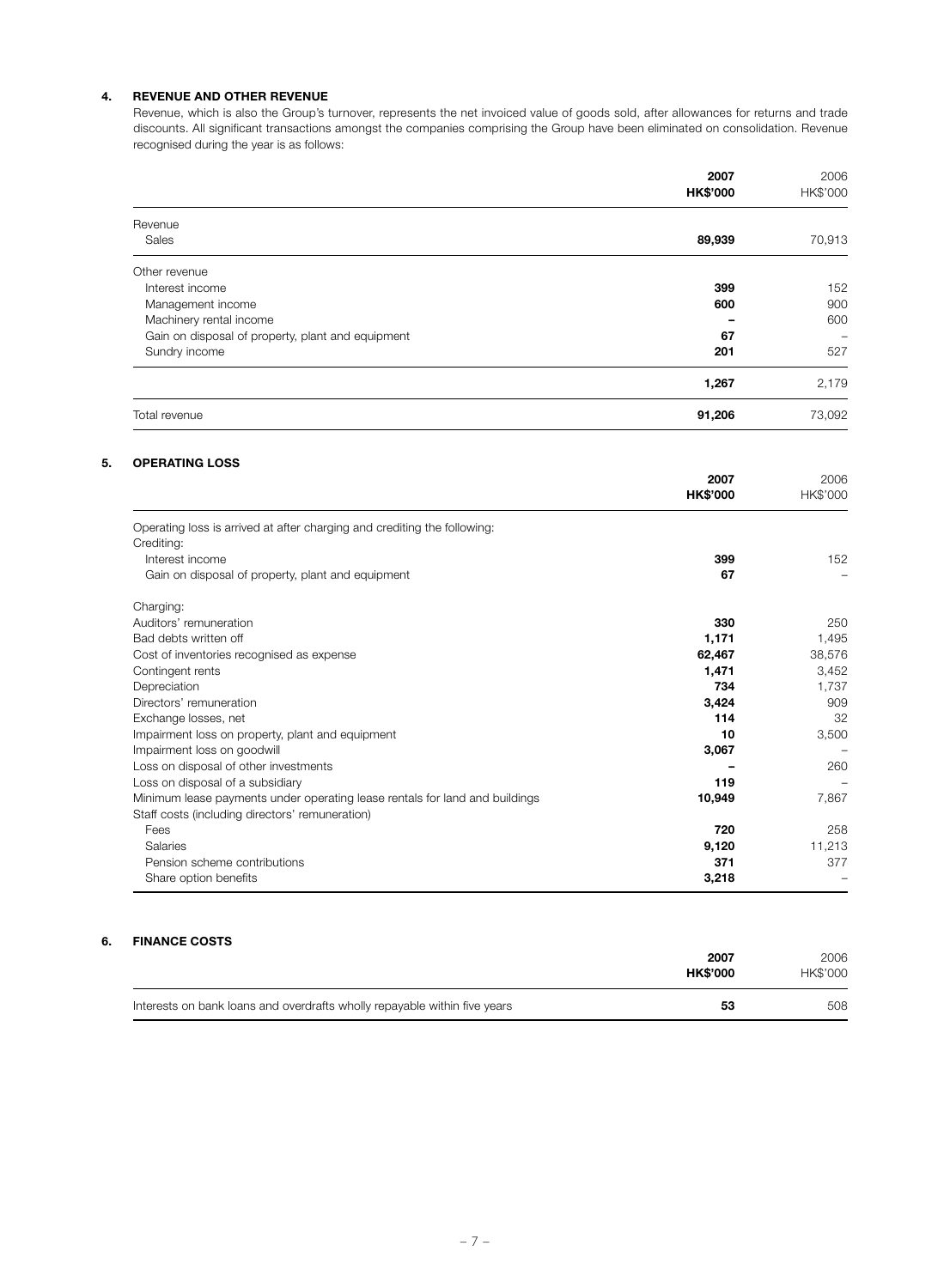#### **7. INCOME TAX EXPENSE**

Hong Kong profits tax has been provided at the rate of 17.5% (2006: 17.5%) on the estimated assessable profits arising in Hong Kong for the year. Income tax on overseas profits has been calculated on the estimated assessable profit for the year at the rates of taxation prevailing in the countries in which the Group operates.

The amount of income tax in the consolidated income statement represents:

|                                           | 2007<br><b>HK\$'000</b> | 2006<br>HK\$'000 |
|-------------------------------------------|-------------------------|------------------|
| Current tax                               |                         |                  |
| - Hong Kong                               |                         |                  |
| Tax for the year                          | 201                     | 110              |
| Over provision in respect of prior years  |                         | (10)             |
| - Overseas                                |                         |                  |
| Under provision in respect of prior years | 257                     |                  |
| Deferred tax                              |                         |                  |
| Total income tax expense                  | 458                     | 100              |

Reconciliation between tax expense and accounting loss at applicable tax rates:

|                                                                       | 2007<br><b>HK\$'000</b> | 2006<br>HK\$'000 |
|-----------------------------------------------------------------------|-------------------------|------------------|
| Loss before income tax                                                | (11, 195)               | (5,300)          |
| Tax on loss before income tax, calculated at the rates applicable to  |                         |                  |
| loss in the tax jurisdiction concerned                                | (1,935)                 | (927)            |
| Tax effect of non-deductible expenses                                 | 2,180                   | 851              |
| Tax effect of non-taxable revenue                                     | (55)                    | (27)             |
| Tax effect of temporary difference not recognised                     | 49                      | 100              |
| Tax effect of prior year's unrecognised tax losses utilised this year |                         | (82)             |
| Tax effect of unused tax losses not recognised                        |                         | 195              |
| Others                                                                | (38)                    |                  |
| Under/(Over) provision in prior years                                 | 257                     | (10)             |
| Income tax expense                                                    | 458                     | 100              |

## **8. DIVIDENDS**

No dividends have been paid or declared by the Company during the year (2006: Nil).

## **9. LOSS PER SHARE**

The calculation of basic loss per share is based on the loss attributable to equity holders of the Company of HK\$11,653,000 (2006: HK\$5,359,000) and on the weighted average of 1,631,251,472 (2006: 1,234,616,142) ordinary shares in issue during the year. The weighted average number of ordinary shares for the purpose of basic earnings per share for the year ended 31 March 2006 had been restated for the rights issue on 19 June 2006 and the subscription on 12 January 2007.

Diluted loss per share for the year ended 31 March 2007 was not presented because the impact of the exercise of the share options was anti-dilutive.

## **10. GOODWILL**

Goodwill arising during the year results from the acquisition of Maxitech System Company Limited ("Maxitech System"). The net carrying amount of goodwill can be analysed as follows:

|                                 | 2007<br><b>HK\$'000</b> | 2006<br>HK\$'000 |
|---------------------------------|-------------------------|------------------|
| Net carrying amount at 1 April  | -                       |                  |
| Acquisition of a subsidiary     | 6,622                   |                  |
| Impairment                      | (3,067)                 |                  |
| Net carrying amount at 31 March | 3,555                   |                  |

The carrying amount of goodwill is allocated to the trading of recycled computers cash-generating unit.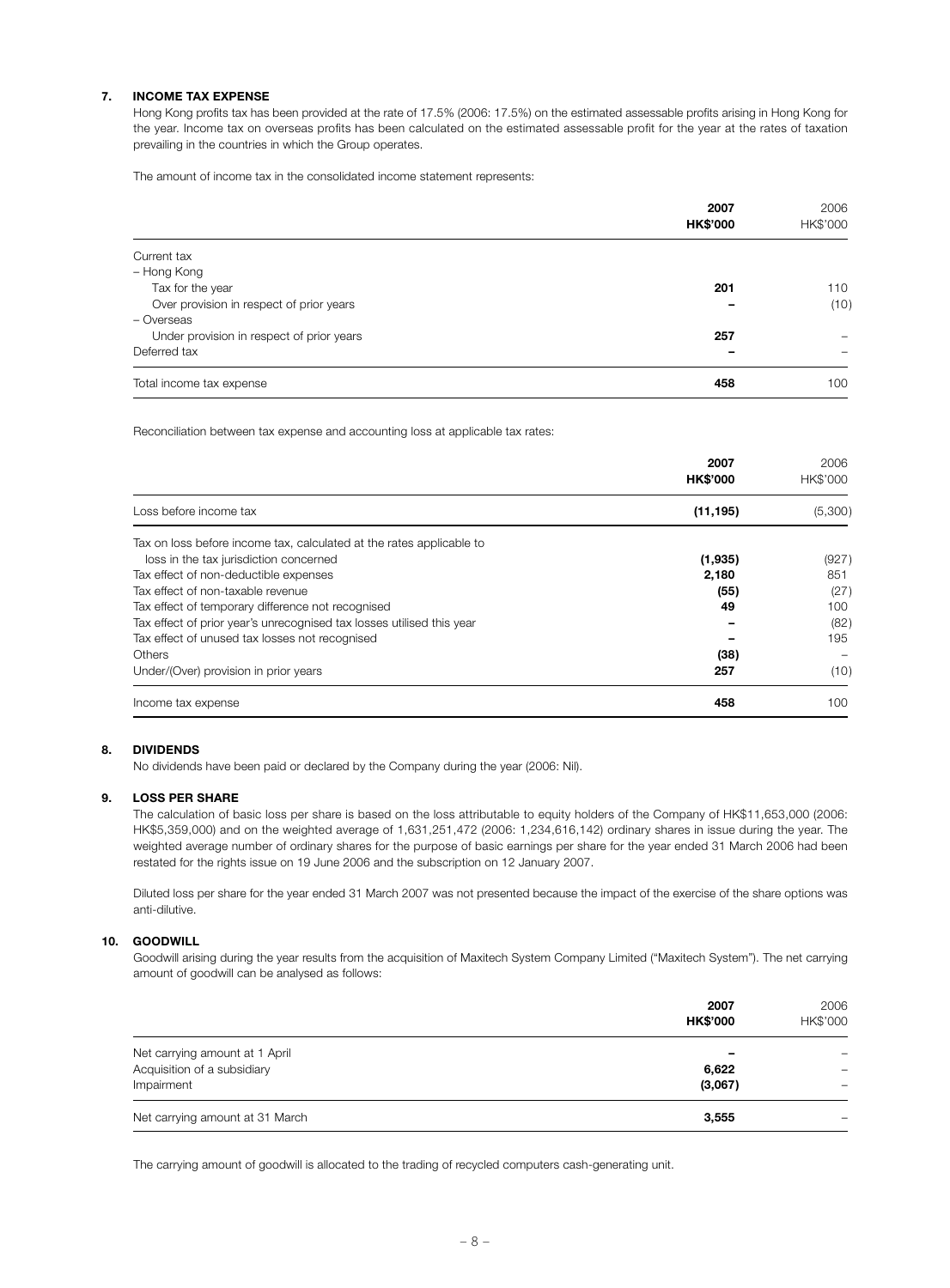## **11. TRADE RECEIVABLES**

The Group's trading terms with its customers are mainly on credit, which generally have credit terms of up to 90 days (2006: 90 days). Each customer has a maximum credit limit. The Group seeks to maintain strict controls over its outstanding receivables to minimise credit risk. Overdue balances are reviewed by senior management on a regular basis.

Based on the goods delivery dates, the ageing analysis of the Group's trade receivable was as follows:

|                | 2007<br><b>HK\$'000</b> | 2006<br>HK\$'000         |
|----------------|-------------------------|--------------------------|
| Within 90 days | 7,647                   | 3,485                    |
| 91-180 days    | 4                       | $\equiv$                 |
| 181-365 days   | -                       | $\overline{\phantom{0}}$ |
| Over 1 year    | 14                      | 36                       |
|                | 7,665                   | 3,521                    |

## **12. TRADE PAYABLES**

The Group was granted by its suppliers credit periods ranging from 30 days to 90 days. Based on the goods receipt dates, the ageing analysis of the trade payables was as follows:

|                | 2007<br><b>HK\$'000</b> | 2006<br>HK\$'000 |
|----------------|-------------------------|------------------|
| Within 90 days | 7,318                   | 3,229            |
| 91-180 days    | 491                     | 400              |
| 181-365 days   | -                       | 51               |
| Over 1 year    | 11                      | -                |
|                | 7,820                   | 3,680            |

#### **13. SHARE CAPITAL**

|                                           | 2007                       |                 | 2006                               |                                       |
|-------------------------------------------|----------------------------|-----------------|------------------------------------|---------------------------------------|
|                                           | <b>Number</b><br>of shares |                 | Number<br>of shares                |                                       |
|                                           | '000                       | <b>HK\$'000</b> | '000                               | HK\$'000                              |
| Authorised:                               |                            |                 |                                    |                                       |
| Ordinary shares of HK\$0.01 each          | 10,000,000                 | 100,000         | 10,000,000                         | 100,000                               |
|                                           |                            |                 | <b>Number</b><br>of shares<br>'000 | Ordinary<br>shares<br><b>HK\$'000</b> |
| Issued and fully paid:<br>At 1 April 2005 |                            |                 | 400,000                            | 4,000                                 |
| Issue of new shares                       |                            |                 | 60,504                             | 605                                   |
| At 31 March 2006 and 1 April 2006         |                            |                 | 460,504                            | 4,605                                 |
| Issue of new shares (note i)              |                            |                 | 15,300                             | 153                                   |
| Issue of new shares (note ii)             |                            |                 | 1,286,096                          | 12,861                                |
| Exercise of share options (note iii)      |                            |                 | 38,100                             | 381                                   |
| At 31 March 2007                          |                            |                 | 1,800,000                          | 18,000                                |

*Notes:*

- (i) On 3 November 2006, the Company allotted and issued a total of 15,300,000 consideration shares at HK\$0.18 each to the vendor as payment of part of the consideration for the acquisition of equity interest in Maxitech System.
- (ii) On 12 July 2006, the Company allotted and issued 249,302,000 shares at HK\$0.06 per share as a result of an open offer on the basis of one offer share for every two existing shares held.

On 12 January 2007, the Company entered into a subscription agreement with Virtue Partner Group Limited. As a result, the Company allotted and issued 1,036,794,000 shares at HK\$0.01 per share.

(iii) The Company adopted a share option scheme on 21 May 2002 pursuant to a written resolution of the Company. On 20 April 2006, options to subscribe for an aggregate of 38,100,000 shares at HK\$0.163 per share had been granted by the Company under the scheme. On 26 May 2006, all the outstanding 38,100,000 share options were exercised.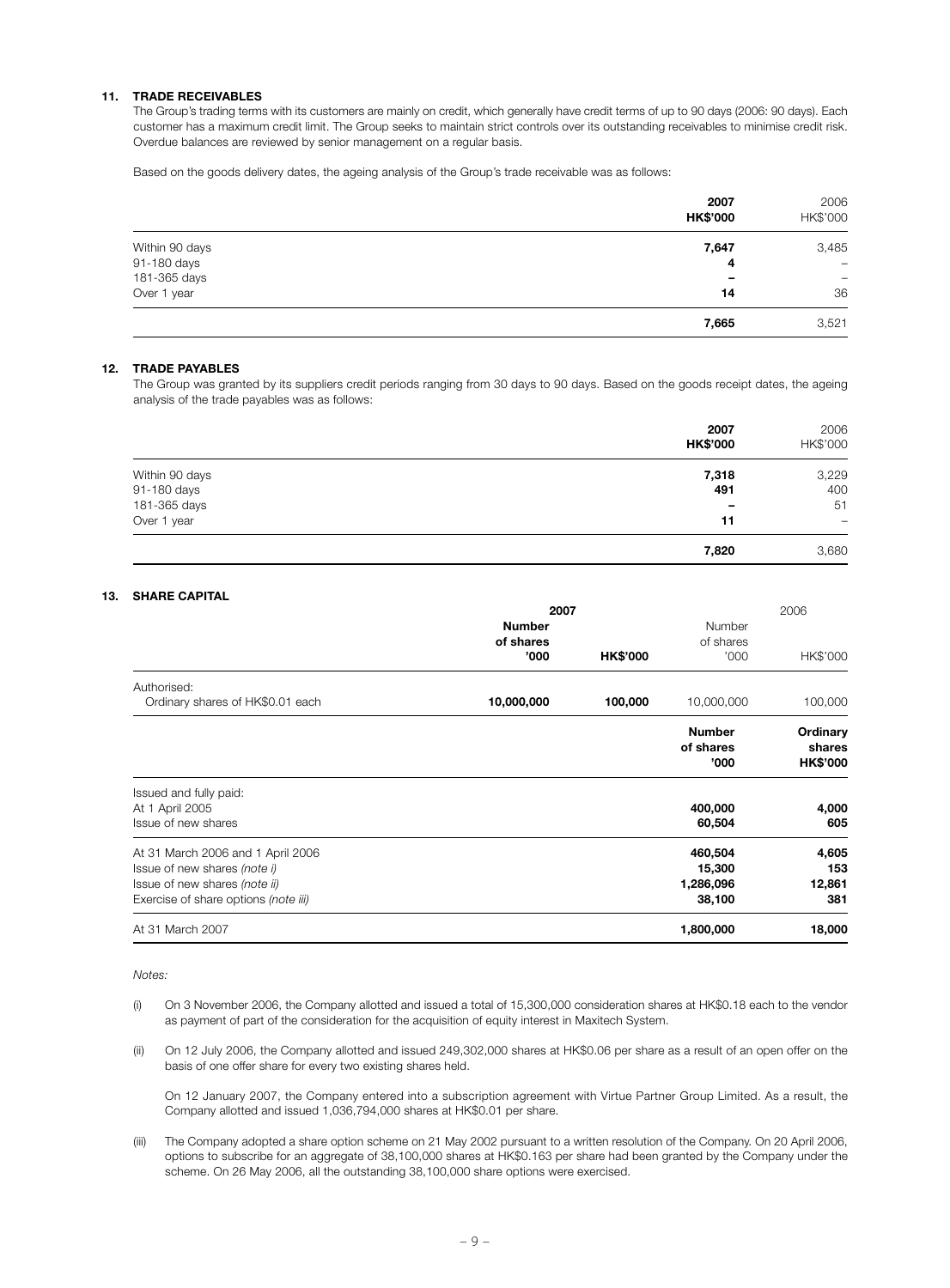## **14. POST BALANCE SHEET EVENTS**

On 29 May 2007, the Group acquired the entire equity interests in Richfield Realty Limited ("Richfield Realty") at a consideration of HK\$597,000,000 which satisfied as to HK\$456,000,000 by the issue of the convertible bond, HK\$120,000,000 by the issue of the promissory note and HK\$21,000,000 by cash, Richfield Realty is engaged in the provision of property brokerage services, carrying out schemes for property consolidation, assembly and redevelopment in Hong Kong.

Convertible bonds in the aggregate amount of HK\$456,000,000 has been issued as part of the consideration on 29 May 2007. The convertible bond can be converted into shares of the Company at an initial conversion price of HK\$0.6 per share (subject to adjustments in accordance with the terms of the convertible bond) during its conversion period. Further details of which are set out in the Company's circular dated 10 May 2007 and announcement dated 29 May 2007.

On 1 June 2007, the convertible bond holder exercised its conversion rights to convert part of the convertible bond of HK\$255,000,000 into 425,000,000 shares of the Company.

## **MANAGEMENT DISCUSSION AND ANALYSIS**

## **General**

The Group is principally engaged in the retail and wholesale of bags and accessories and trading of recycled computers. The bags sold by the Group consist principally of business bags, sports bags, backpacks, handbags and wallets. The accessories sold by the Group include belts, watches, spectacles and umbrellas. The trading of recycled computers by the Group includes PCs, laptops and computer parts (such as RAM modules, LCD panels, hard disks, DVD-ROMs, plastic covers, and keyboards etc.).

## **Market Overview**

The retail environment in Hong Kong and the environment of trading of recycled computers continuously experienced a tough year due to the keen competition from the competitors as well as experienced an increase of rental and costs in Hong Kong.

The Group recorded a decrease in wholesale sales by approximately 42.7% in the year under review compared to the previous corresponding year mainly due to less orders from existing customers.

The Group also recorded a decrease in retail sales by approximately 13.8% in the year under review compared to the previous corresponding year mainly due to closure of the retail outlets, retail shop outlets and department store counter in Taiwan.

A new business of trading of recycled computer was acquired on 3 November 2007 and has contributed approximately 42.1% of the Group's turnover in the year under review.

As a result of the above, the overall sales was increased by approximately 26.8%

#### **Business Overview**

During the year ended 31 March 2007, the retail and wholesale business recorded a decrease in turnover of approximately 26.5%, with a net profit margin of approximately 1.5%. The decrease in turnover and the low profit margin were mainly attributable to the lower pricing of goods as a result of increase of competitive and challenging business environment and the increase in operating cost and rental expenses.

Turnover for the trading of recycled computers was approximately HK\$37,836,000, with a net loss of approximately HK\$2,062,000. The net loss is attributable to the low profit margin due to the competitive business environment in electric consumer products, the increase in costs of inventories sold and the impairment loss of goodwill.

Despite the increase in the overall sales, the Group recorded a net loss of approximately HK\$11,653,000 in the year under review. The losses were mainly attributed to increase in the impairment loss of goodwill, rental expenses, cost of inventories sold, staff costs and directors' remuneration.

## **FINANCIAL REVIEW**

## **Results**

For the year ended 31 March 2007, the Group recorded a turnover of approximately HK\$89,939,000 (2006: approximately HK\$70,913,000), representing an increase of approximately 26.8% as compared to the previous corresponding year. The increase in turnover was attributed to the contributed of the turnover of the new business of trading of recycled computers which accounted for 42.1% of the Group's total turnover despite the decrease in the retail segment and the wholesale segment by 13.8% and 42.7% respectively.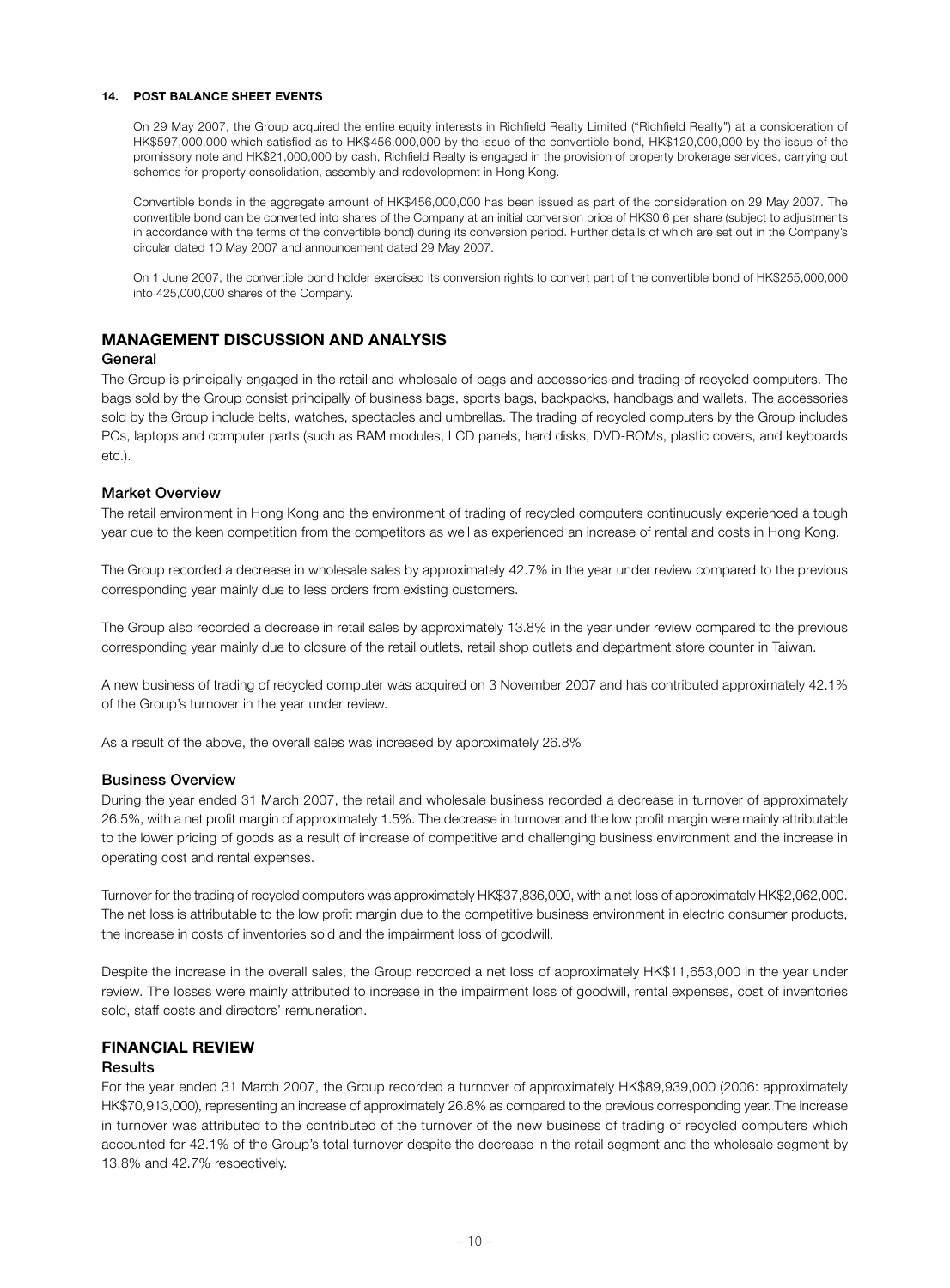Net loss attributable to shareholders for the year ended 31 March 2007 amounted to approximately HK\$11,653,000 (2006: approximately HK\$5,359,000). The losses were mainly attributed to increase in the impairment loss of goodwill, the rental expenses, cost of inventories sold, staff costs and directors' remuneration

## **Liquidity, financial resources and capital structure**

During the year, the Group financed its operations with its own working capital and bank borrowings.

As at 31 March 2007, the Group had net current assets of approximately HK\$30,637,000 (2006: approximately HK\$5,089,000) including bank and cash balances of approximately HK\$23,141,000. As at 31 March 2006, bank and cash balances (including pledged bank deposits) were approximately HK\$3,962,000.

As at 31 March 2007, the Group had other secured loan of approximately HK\$583,000 (2006: 583,000), of which approximately HK\$83,000 (2006: HK\$500,000) was repayable within one year and approximately HK\$500,000 (HK\$83,000) was repayable beyond one year but within five years.

As at 31 March 2007, the gearing ratio (defined as the ratio between total bank borrowings and total assets) was approximately 0 (2006: 0.03). The Group has no fixed interest bank borrowing.

The shares of the Company were listed on the Growth Enterprise Market of the Stock Exchange of Hong Kong Limited ("GEM") on 21 May 2002.

On 26 May 2006, 38,100,000 share options were exercised and 38,100,000 ordinary shares were issued and allotted on 12 June 2006.

On 12 July 2006, the Company by way of an open offer of new shares, issued 249,302,000 shares on the basis of one offer share for every two existing shares. Following the completion of open offer on 14 July 2006, the total issued share capital is enlarge to 747,906,000 shares.

On 3 November 2006, the Company acquired Maxitech System Company Limited and 15,300,000 shares were issued as partial of the consideration for the acquisition. Following the completion on the same day, the total issued share capital enlarged to 763,206,000 shares.

On 12 January 2007, the Company entered a subscription agreement with Virtue Partner Group Limited, a company incorporated in the British Virgin Islands and beneficially and wholly owned by Mr. Pong, which the the Company conditionally agreed to allot and issue 1,036,794,000 shares. Following the completion on 23 March 2007, the total issued share capital was enlarged to 1,800,000,000 shares.

On 10 April 2007, the Company entered into an acquisition agreement (the "Acquisition Agreement") with Richfield (Holdings) Limited (the "RHL") to acquire Richfield Realty Limited and a convertible bond of HK\$456,000,000 (the "Convertible Bond"), which forms part of the consideration for the acquisition, was issued upon the completed on 29 May 2007. The Convertible Bond can be converted into the shares of the Company at an initial conversion price of HK\$0.6 per share (subject to adjustments in accordance with the terms of the Convertible Bond) during its conversion period. On 1 June 2007, RHL exercise its conversion rights to convert part of the Convertible Bond of HK\$255,000,000 into 425,000,000 shares and the total issued share capital was further enlarged to 2,225,000,000 shares.

## **Significant investments**

As at 31 March 2007 and 31 March 2006, there was no significant investment held by the Group.

## **Material acquisitions or disposals of subsidiaries and affiliated companies**

As set out in the section headed "Liquidity, financial resources and capital structure" above, the Company has acquired the whole equity interests in Maxitech System Company Limited and Richfield Realty Limited on 3 November 2006 and 29 May 2007, respectively.

Maxitech System Company Limited is principally engaged in trading of recycled computers, which include PCs, laptops and computer parts (such as RAM modules, LCD panels, hard disks, DVD-ROMs, plastic covers, and keyboards etc.)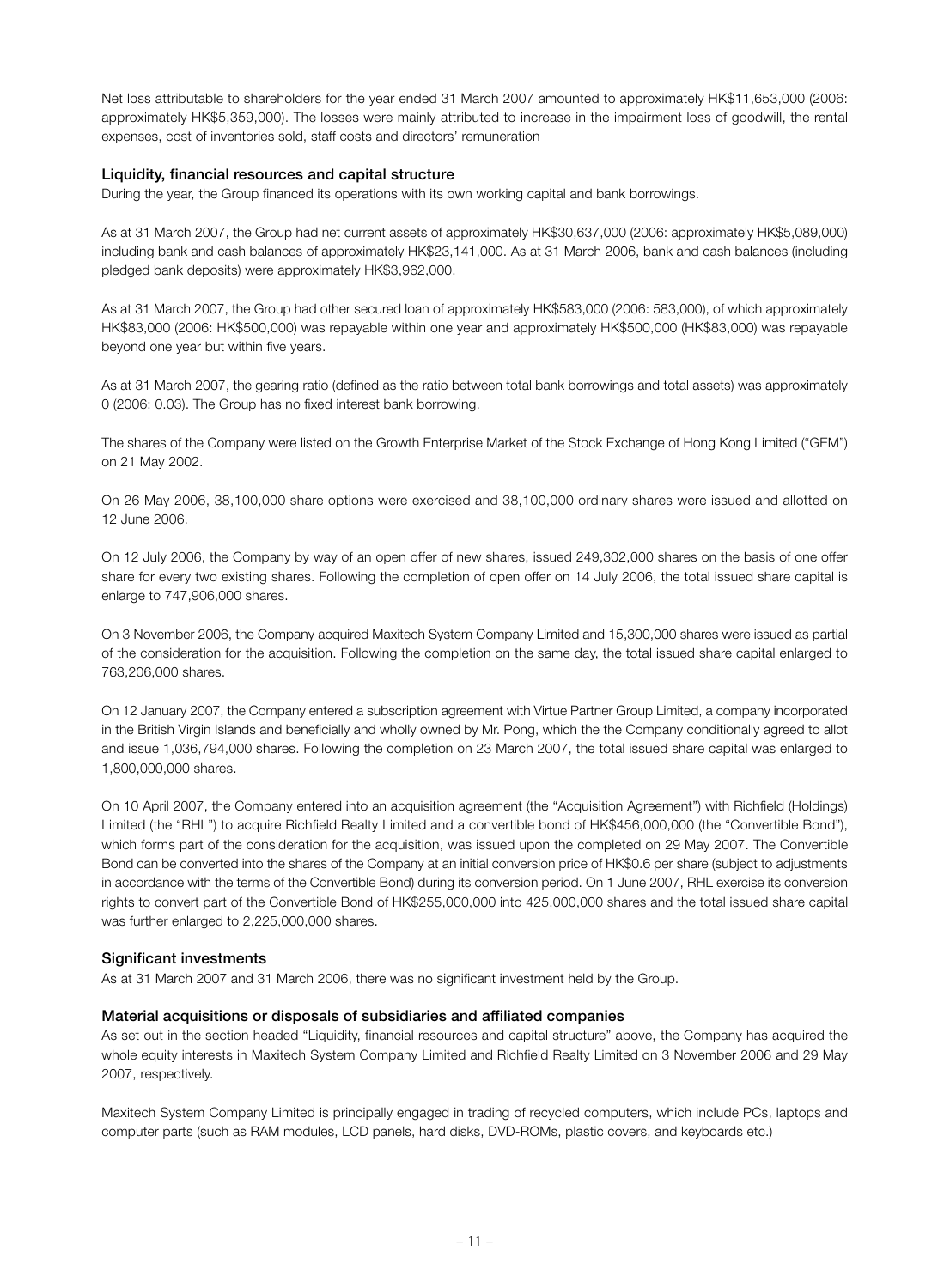Richfield Realty Limited is principally engaged in the provision of property brokerage services, carrying out schemes for property consolidation, assembly and redevelopments and property trading in Hong Kong.

Apart from the two acquisitions above, there were no material acquisitions or disposals of subsidiaries and affiliated companies during the year.

## **Contingent liabilities**

As at 31 March 2007 and 31 March 2006, the Group had no material contingent liabilities.

## **Lease and contracted commitments**

The Group leases certain of its office premises, warehouses, retail shops and department store counters under non-cancellable operating lease arrangements with lease terms ranging from one to three years.

As at 31 March 2007, the Group had total future minimum lease payments in respect of non-cancellable operating leases for land and buildings falling due as follows:

|                                         | 2007<br><b>HK\$'000</b> | 2006<br>HK\$'000 |
|-----------------------------------------|-------------------------|------------------|
| Within one year                         | 7,876                   | 6,165            |
| In the second to fifth years, inclusive | 4,178                   | 3,905            |
|                                         | 12,054                  | 10,070           |

## **Foreign exchange exposure**

The Group's income and expenditure during the year ended 31 March 2007 were denominated in United States ("US") dollars, Hong Kong ("HK") dollars and Renminbi ("RMB''), and most of the assets and liabilities as at 31 March 2007 were denominated in HK dollars and RMB. Accordingly, the Board is of the view that, to a certain extent, the Group is exposed to foreign currency exchange risk. For the US dollars foreign exchange exposure, the Board believes the exposure is small as the exchange rate of US dollars to HK dollars is comparatively stable. However, the Group is exposed to RMB foreign exchange exposure and fluctuation of exchange rates of RMB against HK dollars could affect the Group's results of operations. During the year, no hedging transaction or arrangement was made.

## **Treasury policies**

The Group adopts a conservative approach towards its treasury policies. The Group strives to reduce exposure to credit risk by performing ongoing credit evaluations of the financial conditions of its customers. To manage liquidity risk, the Board closely monitors the Group's liquidity position to ensure that the liquidity structure of the Group's assets, liabilities and commitments can meet its funding requirements.

## **Segment information**

*Business segments*

# Retail sales

Retail sales decreased by approximately 13.8%, as compared to the previous corresponding year, to approximately HK\$34,238,000 (2006: approximately HK\$39,715,000).

## Wholesale sales

Wholesale sales comprised sales to agents and sales to distributors.

Sales to agents decreased by approximately HK\$22,000, as compared to the previous corresponding year, to approximately HK\$11,242,000 (2006: approximately HK\$11,264,000). The decrease was mainly attributed to the decrease in sales to the agents in the PRC.

Sales to distributors decreased by approximately 66.8%, as compared to the previous corresponding year, to approximately HK\$6,623,000 (2006: approximately HK\$19,934,000). The decrease was mainly attributed to the decrease in orders from existing customers.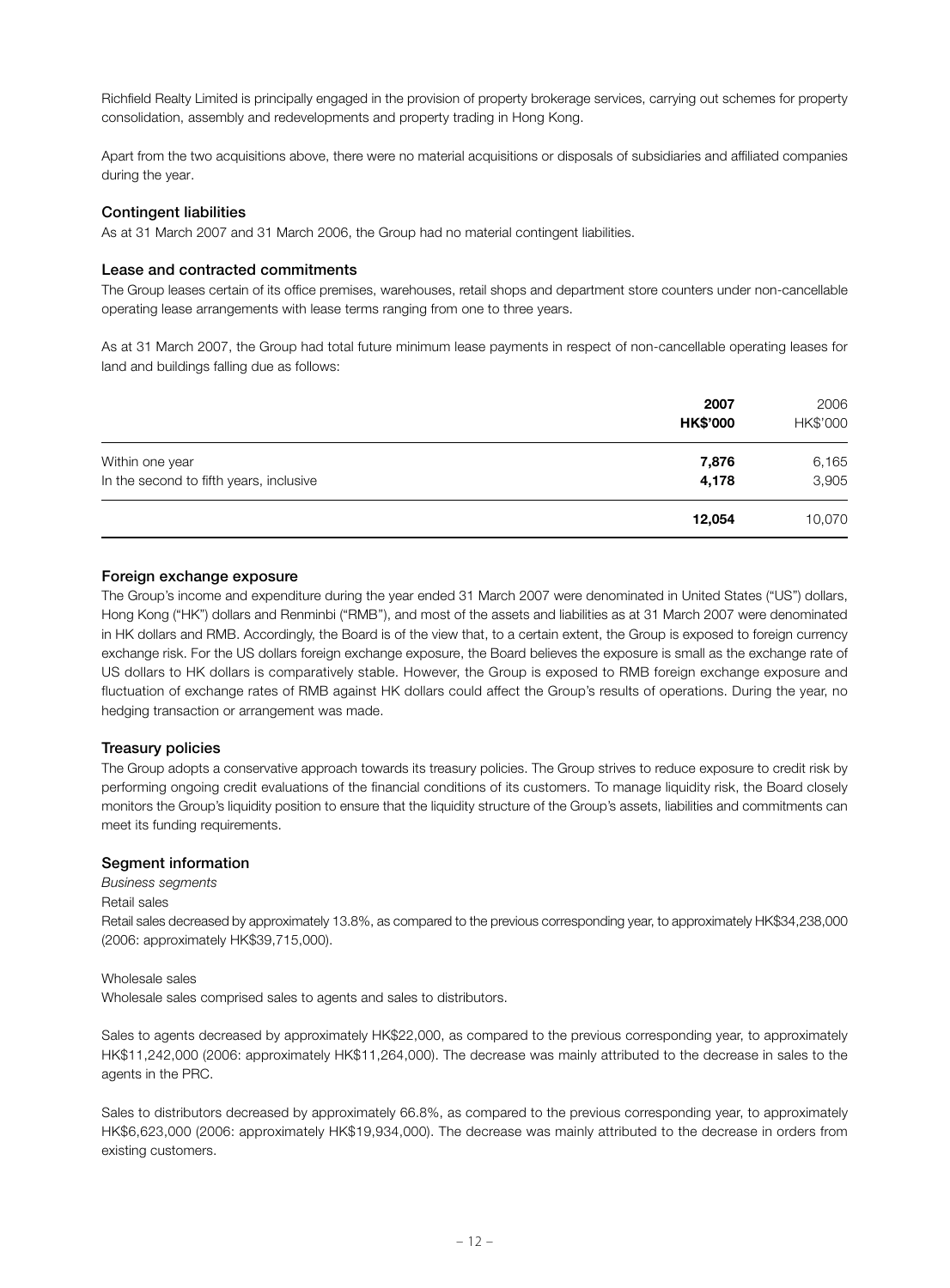## Trading of recycled computers

Trading of recycled computers comprised of trading and distribution of recycled computers and related accessories. Trading of recycled computers represents approximately 42.1% of the total turnover which amounts to approximately HK\$37,836,000 (2006: Nil).

## *Geographical segments*

For the year ended 31 March 2007, sales in Hong Kong was increased by approximately 26.2% as compared to the previous corresponding year. The increase was mainly attributed to the increase in the sale portion of the trading of recycled computers.

For the year ended 31 March 2007, sales to elsewhere in the PRC was increased by approximately 207.0% as compared to the previous corresponding year. The increase was mainly attributed to the increase in sales to the Group's agents in the PRC.

For the year ended 31 March 2007, sales to Taiwan decreased by approximately 76.8% as compared to the previous corresponding year. The decrease was mainly attributed to the close of the retail outlets in Taiwan in last year.

For the year ended 31 March 2007, sales to Singapore increased by approximately 16.1% as compared to the previous corresponding year. The increase was attributed to the increase in sales to the Group's agent in Singapore.

For the year ended 31 March 2007, sales to other countries increased by approximately 53% as compared to the previous corresponding year. The increase was mainly attributed to the increase in orders from countries other than above.

## **Future plans for material investments and expected source of funding**

While looking at ways to improve the business further, the Group is looking for business opportunities elsewhere to improve the financial performance and improve shareholders returns.

The Group observed that the consolidation, assembly, and redevelopment of properties and development sites in urban districts of Hong Kong had ample market potential. On 10 April 2007, the Group entered into the Acquisition Agreement to acquire the whole equity interests of Richfield Realty Limited, which is principally engaged in the provision of property brokerage services, carrying out schemes for property consolidation, assembly and redevelopments and property in Hong Kong, and the Acquisition Agreement was completed on 29 May 2007. The Group considers that this business can offer the Group a good business opportunity in view of the growing trend of the property market and the shortage of supply of land in urban districts in Hong Kong. The Group further considers that this business would provide a steady income stream to the Group and make a positive contribution to the profitability of the Group.

## **Employees and remuneration policies**

As at 31 March 2007, the Group had 86 (2006: 80) employees, including Directors. Total staff costs (including directors' emoluments) were approximately HK\$13,429,000 for the year ended 31 March 2007 (2006: approximately HK\$11,848,000). Remuneration is determined with reference to market terms and the performance, qualification and experience of individual employee. Year-end bonus based on individual performance will be paid to employees as recognition of and reward for their contributions. Other benefits include contributions to statutory mandatory provident fund scheme to its employees in Hong Kong.

## **PROSPECTS**

The Group views the prospects of its business in retail and wholesale as challenging as the Group is experiencing rental and costs increase in Hong Kong and overseas while sales have not increased in phase due to a more competitive business environment. To streamline its operations and maintain cost control, the Group will continue to shift its existing retail network in Hong Kong and overseas to franchise and agency arrangement with a view to remain competitive.

By acquiring Maxitech System Company Limited, the Group has diversified the Group business to include distribution and trading of recycled computer parts and to reduce its reliance on the retail and wholesale business. In view of the competitive business environment in electric consumer products in Hong Kong, the Board has observed that the prospect of this business is highly challenging and it provides limited contribution to the profitability of the Group in the foreseeable future.

While the Group will continue its existing businesses, pursuant to a management review of the business environment and the competitive landscape for the Group's existing businesses, taking into account the recurring losses suffered in both divisions and the limited prospect, the Board intends to restrain from making further material investments in those existing businesses.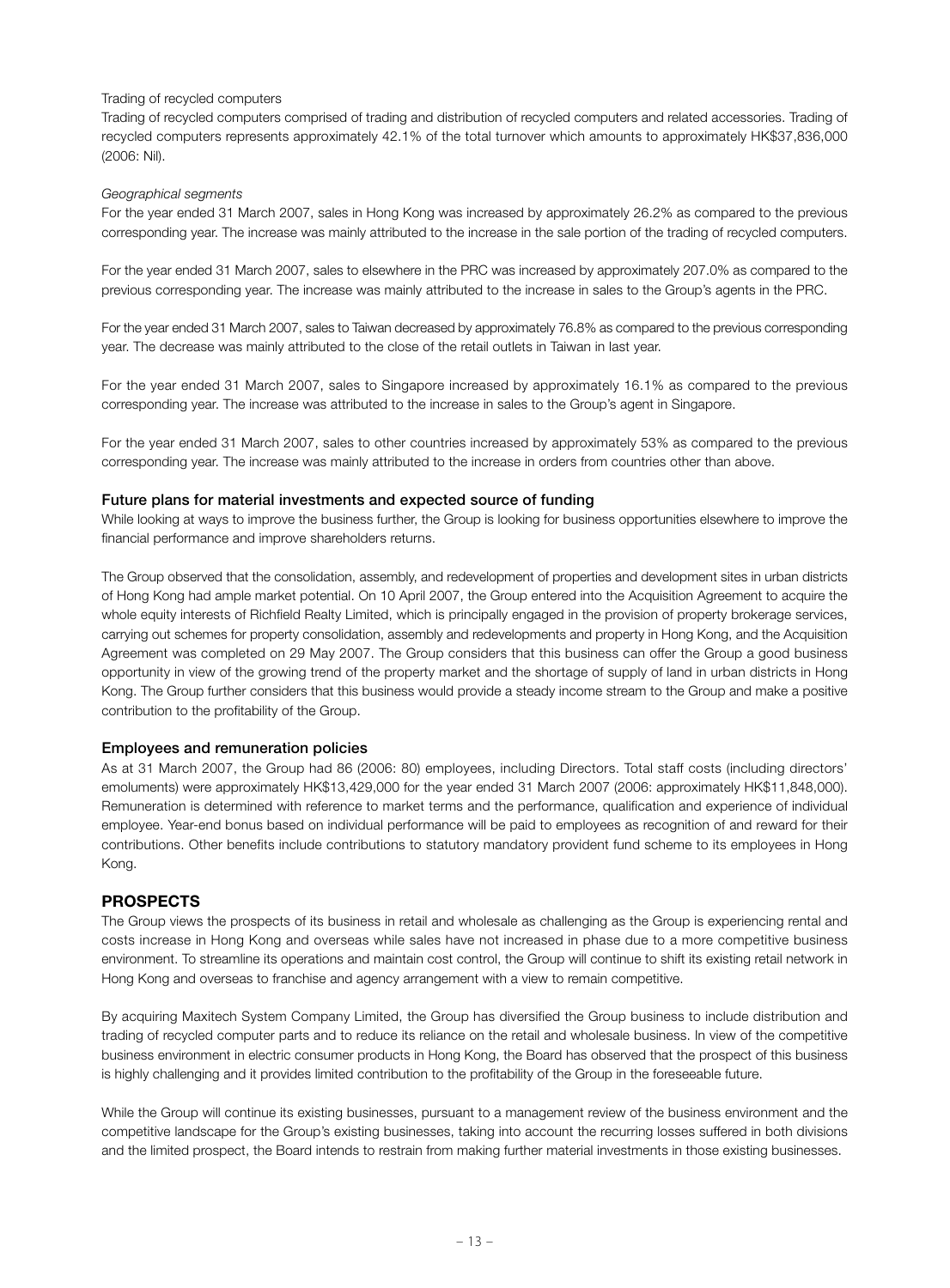To seek more business opportunities and to maximize the return to the Group in the long run, the Group entered into an acquisition agreement to acquire Richfield Realty Limited on 10 April 2007, Richfield Realty Limited is principally engaged in the provision of property brokerage services, carrying out schemes for property consolidation, assembly and redevelopments and property trading in Hong Kong, the acquisition was completed on 29 May 2007. The Board realized that the consolidation, assembly and redevelopment of properties and development sites in urban districts of Hong Kong has ample market potential and consider that the acquisition offers the Group a good business opportunity in view of the growing trend of the property market and the shortage of supply of land in urban districts in Hong Kong. The Directors further consider that the acquisition would provide a steady income stream to the Group and make a positive contribution to the profitability of the Group.

Since Mr. Pong Wai San, Wilson was appointed the executive Director and Chairman of the Company on 23 March 2007, the Board has performed business review to streamline the business operation and improve the financial position of the Group and has looking for new investment opportunities in new business section. The Board believes that it would not only enhance the overall profitability but also improve the business scope of the Group.

# **COMPLIANCE WITH THE CODE OF CORPORATE GOVERNANCE PRACTICES**

The Company has adopted the code provisions set out in the Code on Corporate Governance Practices (the "Code") as set out in Appendix 15 of the GEM Listing Rules. The Company has applied the principles in the Code and complied with the code provisions set out in the Code for the year ended 31 March 2007 except that: (i) the roles of chairman and chief executive officer are not separate and are performed by the same individual, and (ii) no nomination committee of the Board is established.

# **DIRECTORS' SECURITIES TRANSACTIONS**

The Company has adopted a code of conduct regarding directors' securities transactions on terms no less exacting than the required standard of dealings as set out in Rules 5.48 to 5.67 of the GEM Listing Rules. The Company had made specific enquiry of all directors, the directors have complied with such code of conduct and the required standard of dealings regarding securities transactions throughout the year ended 31 March 2007.

# **CHAIRMAN AND CHIEF EXECUTIVE OFFICER**

The roles of Chairman and Chief Executive Officer of the Company have been performed by Mr. Pong Wai San, Wilson. The Board considered that the non-segregation would not result in considerable concentration of power in one person and has the advantage of a strong and consistent leadership which is conducive to making and implementing decisions quickly and consistently. The Board will review the effectiveness of this arrangement from time to time and will consider appointing an individual as Chief Executive Officer when it thinks appropriate.

# **REMUNERATION OF DIRECTORS**

The remuneration committee was established with written terms of reference in compliance with the code provision. The remuneration committee consists of four members, of which majority are independent non-executive Directors, namely Mr. Pong Wai San, Wilson, Mr. Koo Fook Sun, Louis, Mr. Lai Hin Wing, Henry and Mr. Lung Hung Cheuk. The chairman of the committee is Mr. Pong Wai San, Wilson.

The role and function of the remuneration committee include the determination of the specific remuneration packages of all executive directors, including benefits in kind, pension rights and compensation payments, including any compensation payable for loss or termination of their office or appointment, and make recommendations to the Board of the remuneration of nonexecutive directors.

# **NOMINATION OF DIRECTORS**

No nomination committee was established by the Company.

The Company is in the progress of forming a nomination committee which is expected to be established in accordance with the GEM Listing Rules as and when appropriate.

# **DIRECTORS' INTERESTS IN COMPETING BUSINESS**

As at the date of this announcement, none of the directors, the management shareholders of the Company and their respective associates (as defined in the GEM Listing Rules) had any interest in a business which causes or may cause a significant competition with the business of the Group and any other conflicts of interest which any such person has or may have with the Group.